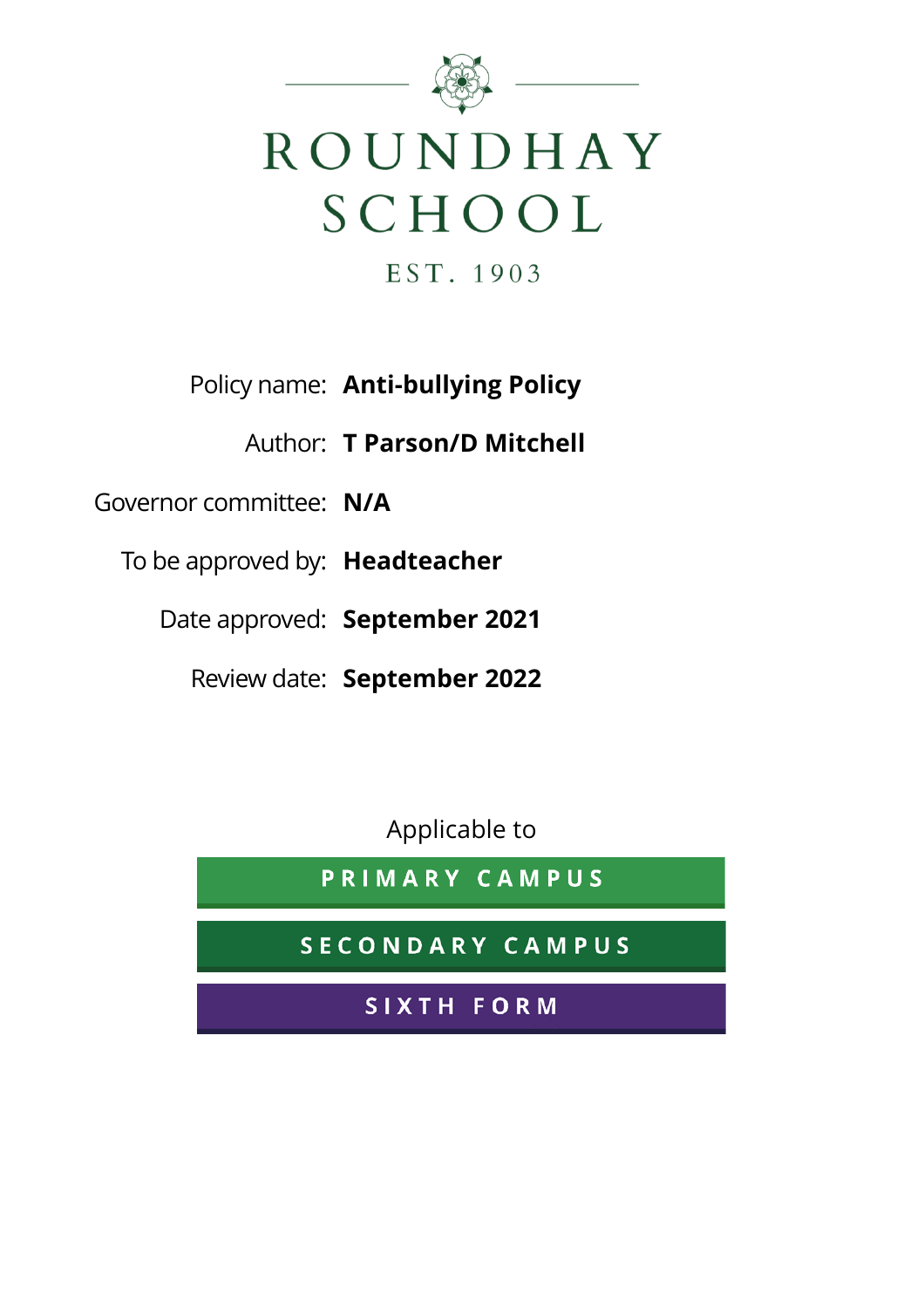# **Aims of the policy**

The aims of this policy are to:

- $\triangleright$  Prevent or reduce bullying in any form
- $\triangleright$  Adopt a consistent approach to dealing with incidents of bullying.
- $\triangleright$  Create an emotionally safe environment where positive relationships can develop

This policy is based on DfE guidance "Preventing and Tackling Bullying" July 2017 and supporting documents. It also takes into account the DfE statutory guidance "Keeping Children Safe in Education". The school has also taken into account Childnet's "Cyberbullying: Understand, Prevent and Respond: Guidance for Schools" when developing this policy.

Roundhay is committed to developing an anti-bullying culture where the bullying of adults, children or young people is not tolerated in any form.

This policy links with a number of other school policies including the Behaviour Policy (Primary Campus and Secondary Campus) and the Safeguarding and Child Protection Policy.

There are a number of pieces of legislation which set out measures and actions for schools in response to bullying, as well as criminal and civil law, in particular The Equality Act 2010.

## **The Equality Act 2010**

A Key provision in The Equality Act 2010 and updated in 2014 is the Public Sector Equality Duty (PSED), which covers age, disability, gender reassignment, pregnancy and maternity, race, religion or belief, sex and sexual orientation. The Duty requires public bodies to have due regard to the need to:

- eliminate unlawful discrimination, harassment, victimisation and any other conduct prohibited by the Act
- advance equality of opportunity between people who share a protected characteristic and people who do not share it
- foster good relations between people who share a protected characteristic and people who do not share it.

It is the responsibility of:

- The head teacher to communicate this policy to the school community, to ensure that disciplinary measures are applied fairly, consistently and reasonably, and that a member of the senior leadership team has been identified to take overall responsibility
- School Governors to take a lead role in monitoring and reviewing this policy
- All staff, including: governors, senior leadership, teaching and non-teaching staff, to support, uphold and implement this policy accordingly
- Parents/carers to support their children and work in partnership with the school.
- Pupils to abide by the policy

The Equality & Diversity Policy gives further details.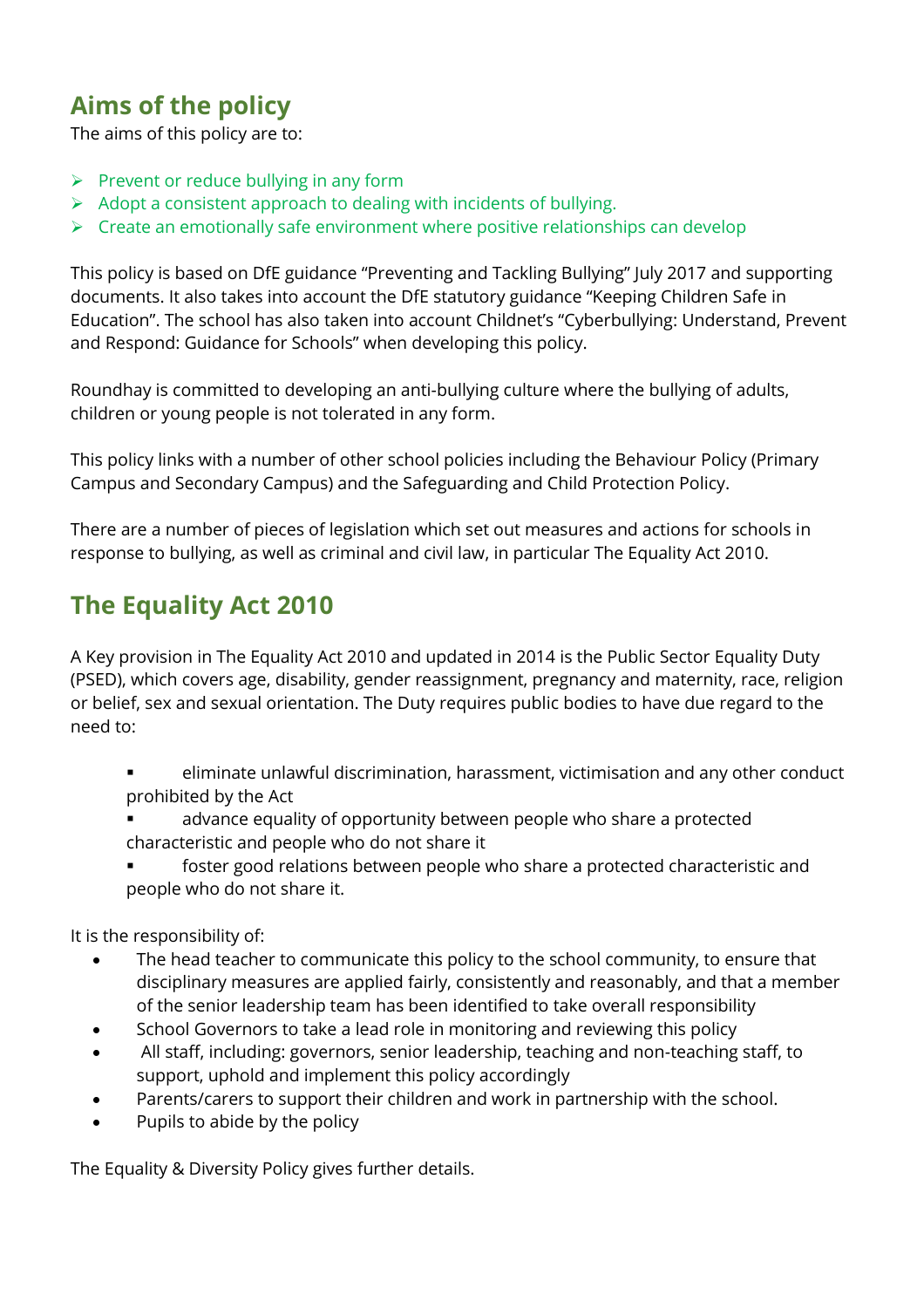# **Safeguarding**

When there is 'reasonable cause to suspect that a child is suffering, or is likely to suffer, significant harm' a bullying incident should be addressed as a child protection concern under the Children Act 2004. Where this is the case, the school staff should discuss with the school's designated safeguarding lead and report their concerns to their local authority children's social care and work with them to take appropriate action. Full details can be found in Part 1 of Keeping Children Safe in Education.

However, external support can be given to pupils whether or not it is deemed a child protection concern. Even where safeguarding is not considered to be an issue, schools may wish to draw on a range of external services to support the pupil who is experiencing bullying, or to tackle any underlying issue which has contributed to a child engaging in bullying.

# **Definition of bullying**

**Bullying is "behaviour by an individual or a group, repeated over time that intentionally hurts another individual either physically or emotionally". (DfE "Preventing and Tackling Bullying", July 2017).**

Bullying can take many forms (for instance, cyber-bullying via text messages, social media or gaming, which can include the use of images and video) and is often motivated by prejudice against particular groups, for example homophobic bullying, racist bullying, Trans or any nongender conforming identity bullying, on-line bullying, peer on peer bullying, gender bullying or SEND bullying.

Stopping violence and ensuring immediate physical safety is obviously a school's first priority but emotional bullying can be more damaging than physical; teachers and schools have to make their own judgements about each specific case.

Bullying most commonly involves an imbalance of power between the perpetrator and the victim. This could involve perpetrators of bullying having control over the relationship which makes it difficult for those they bully to defend themselves. The imbalance of power can manifest itself in several ways, it may be physical, psychological (knowing what upsets someone), derive from an intellectual imbalance, or by having access to the support of a group, or the capacity to socially isolate. It can result in the intimidation of a person or persons through the threat of violence or by isolating them either physically or online. Every incident of suspected bullying will be investigated to determine as to whether the pattern of negative behaviours meets the agreed definition of bullying.

Low-level disruption and the use of offensive language can in itself have a significant impact on its target. If left unchallenged or dismissed as banter or horseplay it can also lead to reluctance to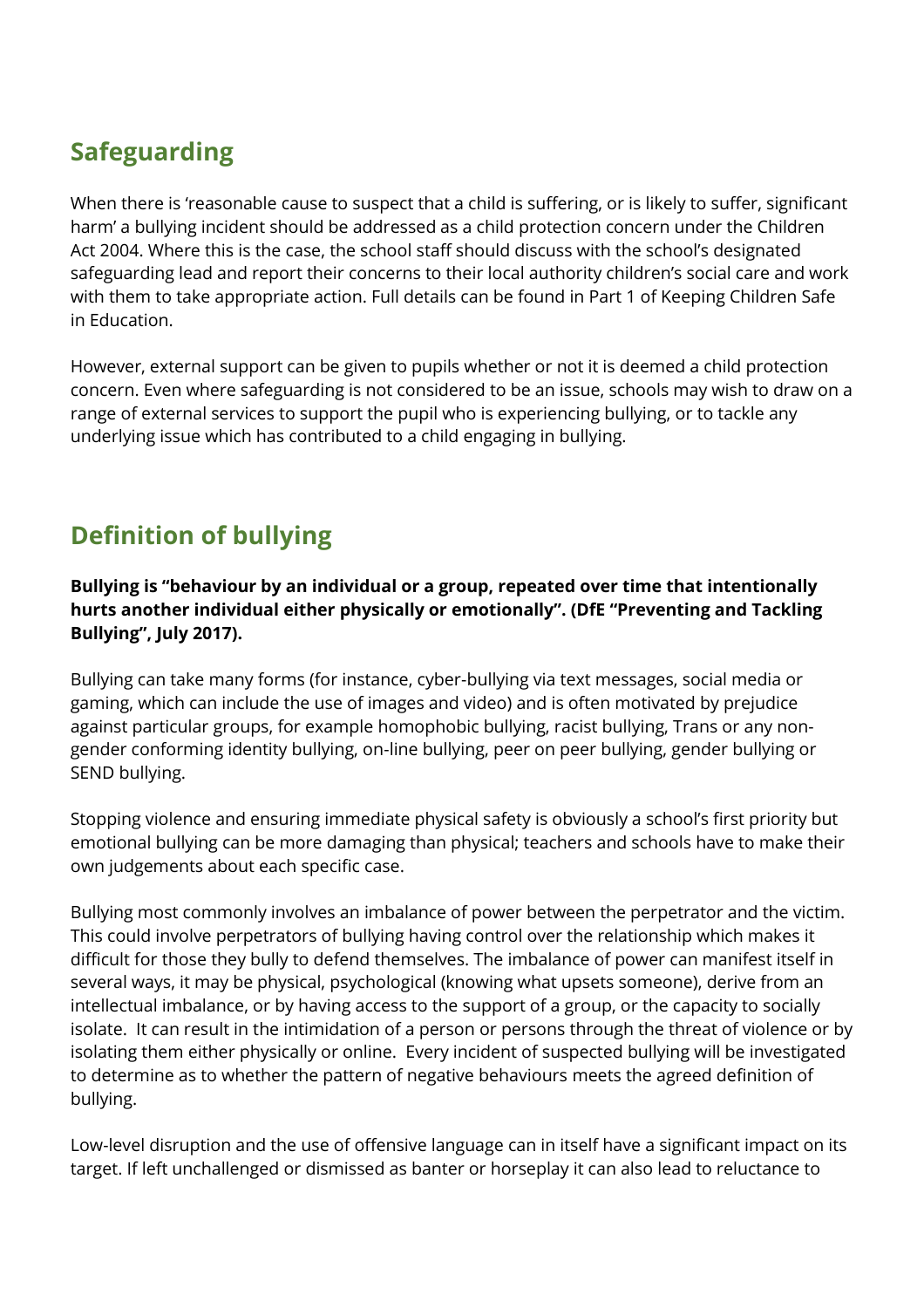report other behaviours. Early intervention can help to set clear expectations of the behaviour that is and isn't acceptable and help stop negative behaviours escalating.

### **Forms of bullying covered by this policy**

Bullying can happen to anyone. This policy covers all types of bullying including:

- Bullying related to race, religion, nationality or culture
- Bullying related to SEND (Special Educational Needs or Disability)
- Bullying related to appearance or physical/mental health conditions
- Bullying related to sexual orientation (homophobic bullying)
- Bullying of young carers, children in care or otherwise related to home circumstances
- Sexist (gender), sexual and transphobic or any non-gender conforming identity bullying
- Bullying via technology, known as online or cyberbullying
- Peer on peer bullying

# **Tackling Bullying at Roundhay School**

Bullying, especially if left unaddressed, can have a devastating effect on individuals. It can be a barrier to their learning and have serious consequences for their mental health. Bullying which takes place at school does not only affect an individual during childhood but can have a lasting effect on their lives well into adulthood.

By effectively preventing and tackling bullying, we can help to create safe, disciplined environments where pupils are able to learn and fulfil their potential. The law says that every school must have measures in place to prevent bullying.

# **Responding to bullying**

The following steps may be taken when dealing with incidents of bullying reported to the school:

- If bullying is suspected or reported, the incident will be dealt with as soon as is practicably possible by the member of staff who has been informed or witnessed the concern.
- The school will provide appropriate support for the person being bullied making sure they are not at risk of immediate harm and will involve them in any decision-making, as appropriate.
- The headteacher, designated safeguarding lead or another member of staff will interview all parties involved.
- The designated safeguarding lead will be informed of all bullying issues where there are safeguarding concerns.
- The school will inform other staff members, and parents/carers, where appropriate.
- Sanctions (as identified within the school behaviour policy) and support for individuals will be implemented; at times this will be in consultation with some of, or all parties concerned.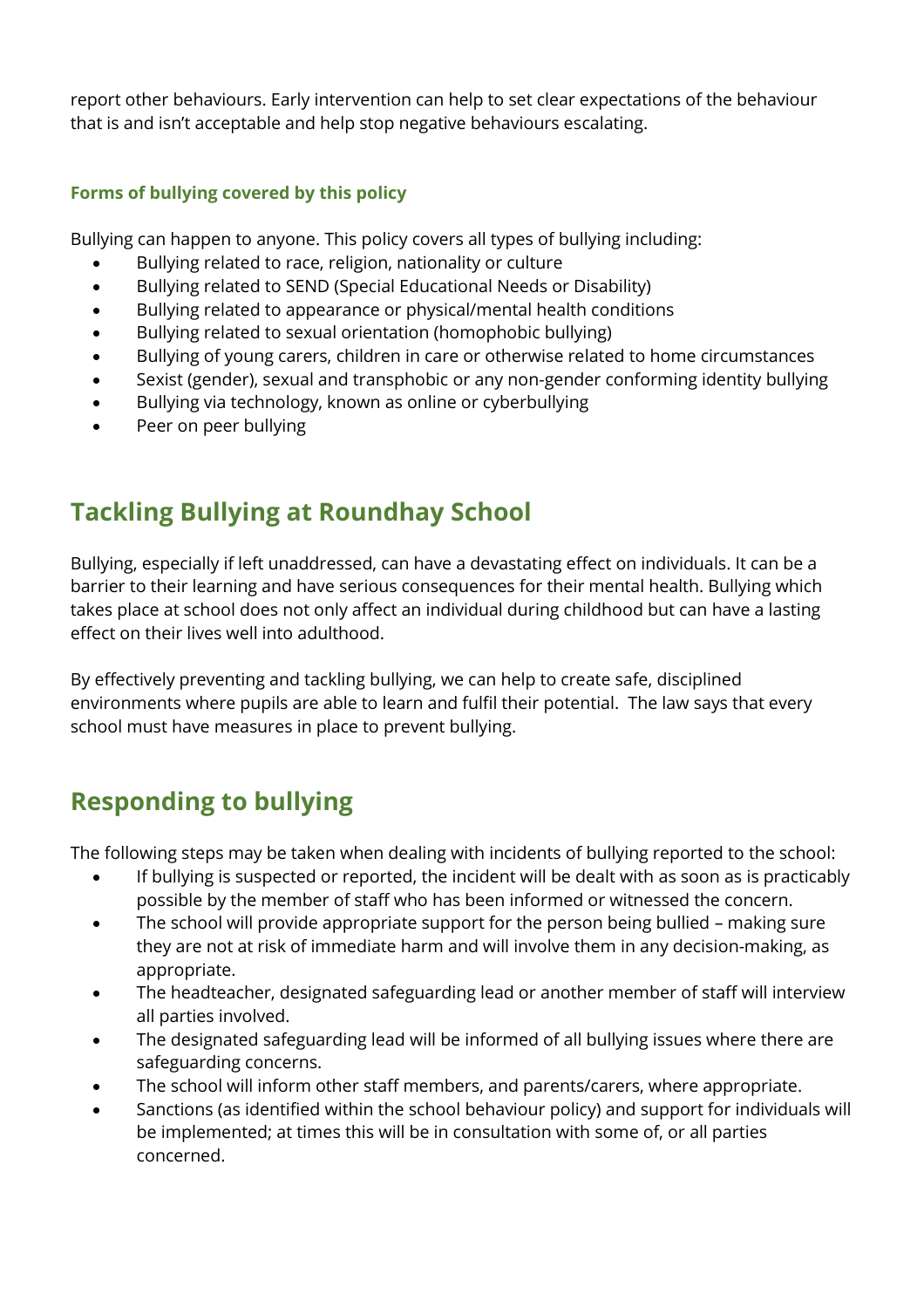- If necessary, other agencies may be consulted or involved, such as: the police (if a criminal offence has been committed) or other local services including early help or children's social care (if a child is felt to be at risk of significant harm).
- Where the bullying takes place off school site or outside of normal school hours (including cyberbullying), the school will ensure that the concern is fully investigated (where appropriate). Appropriate action will be taken, including providing support and implementing sanctions in school in accordance with the school's behaviour policy.
- A clear and precise account of the incident will be recorded by the school. This will include recording appropriate details regarding decisions and action taken.

### **When responding to cyberbullying concerns, the school will:**

- Act as soon as is practicably possible after an incident has been reported or identified
- Provide appropriate support for the person who has been cyberbullied and work with the person who has carried out the bullying
- Encourage the person being bullied to keep any evidence (screenshots) of the bullying activity to assist any investigation.
- Take all available steps where possible to identify the person responsible. This may include: looking at use of the school systems; identifying and interviewing possible witnesses; Contacting the service provider and the police, if necessary.
- Advise parents of appropriate next steps, including, where appropriate, reporting the incident via the online platform's safeguarding protocols, CEOP and if appropriate, the police.

Work with the individuals and online service providers to prevent the incident from spreading and assist in removing offensive or upsetting material from circulation. This may include: Support reports to a service provider to remove content if those involved are unable to be identified or if those involved refuse to or are unable to delete content. Confiscating and searching pupils' electronic devices, such as mobile phones, in accordance with the law.

- Ensure that sanctions are applied to the person responsible for the cyberbullying; the school will take steps to change the attitude and behaviour of the bully, as well as ensuring access to any additional help that they may need.
- Inform the police if a criminal offence has been committed.
- Provide information to staff and pupils regarding steps they can take to protect themselves online. This may include: advising those targeted not to retaliate or reply; providing advice on blocking or removing people from contact lists; helping those involved to think carefully about what private information they may have in the public domain.

# **Supporting pupils**

### **Pupils who have been bullied will be supported by:**

- Reassuring the pupil and providing continuous support where required
- Offering, where practicably possible, an immediate opportunity to discuss the experience with their teacher, the designated safeguarding lead, or a member of staff of their choice.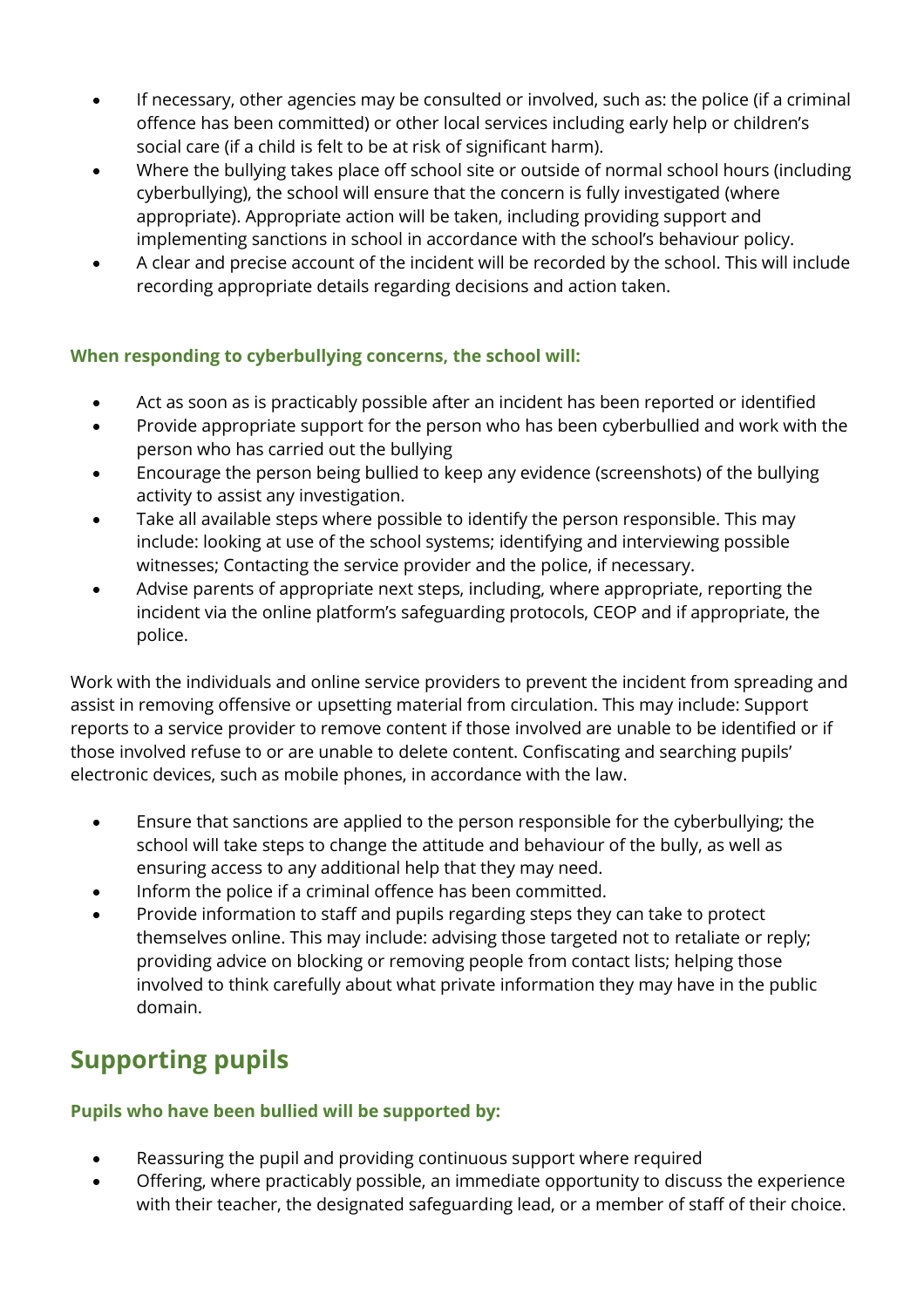- Being advised to keep a record of the bullying as evidence and discuss how respond to concerns and build resilience as appropriate.
- Working towards restoring self-esteem and confidence.
- Providing ongoing support; this may include: working and speaking with staff, offering formal counselling, engaging with parents and carers.
- Where necessary, working with the wider community and local/national organisations to provide further or specialist advice and guidance; this could include support through Early Help or Specialist Children's Services, or support through Child and Adolescent Mental Health Services (CAMHS).

### **Pupils who have perpetrated the bullying will be helped by:**

- Discussing what happened, establishing the concern and the need to change.
- Informing parents/carers to help change the attitude and behaviour of the child.
- Providing appropriate education and support regarding their behaviour or actions.
- If online, requesting that content be removed and reporting accounts/content to service provider.
- Sanctioning, in line with school's behaviour policy (Primary and Secondary-specific); this may include official warnings, detentions, removal of privileges (including online access when encountering cyberbullying concerns), and fixed-term or permanent exclusions.
- Where necessary, working with the wider community and local/national organisations to provide further or specialist advice and guidance; this may include involvement from the Police or referrals to Early Help, Specialist Children's Services, or Child and Adolescent Mental Health Services (CAMHS) as appropriate.

Our school takes measures to prevent and tackle bullying among pupils; however, it is equally important to recognise that bullying of staff and parents, whether by pupils, parents or other staff members, is unacceptable.

### **Adults (staff and parents) who have been bullied or affected will be supported by:**

- Offering an immediate opportunity (where practicably possible) to discuss the concern with a designated safeguarding member of staff, a senior member of staff and/or the headteacher.
- Advising them to keep a record of the bullying as evidence and discuss how to respond to concerns and build resilience, as appropriate.
- Where the bullying takes place off school site or outside of normal school hours (including online), the school will still investigate the concern and ensure that appropriate action is taken in accordance with the appropriate Campus behaviour policy.
- Reporting offensive or upsetting content and/or accounts to the service provider, where the bullying has occurred online.
- Reassuring and offering appropriate support.
- Working with the wider community and local/national organisations to provide further or specialist advice and guidance.

### **Adults (staff and parents) who have perpetrated the bullying will be helped by:**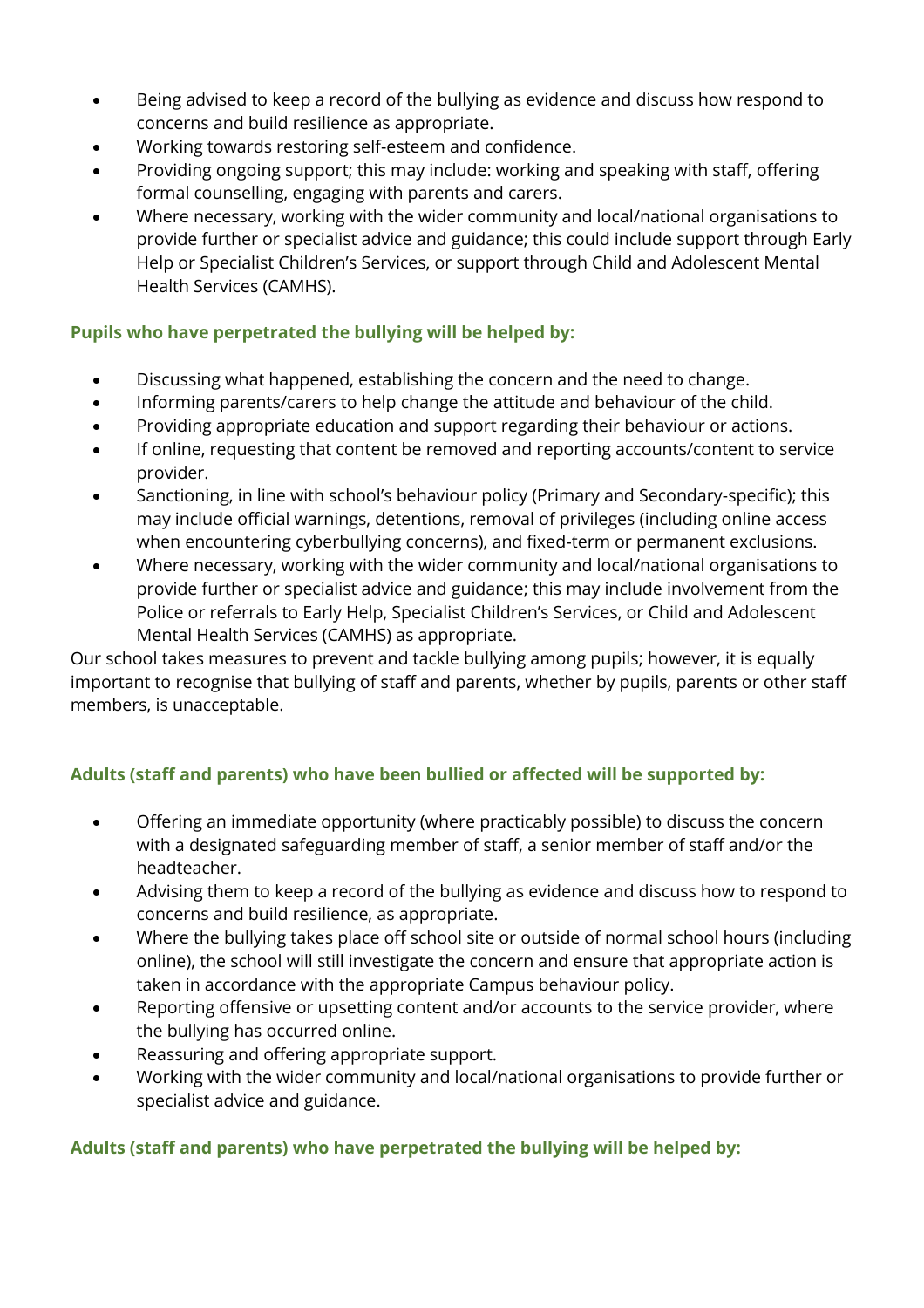- Discussing what happened with a senior member of staff and/or the headteacher to establish the concern.
- Establishing whether a legitimate grievance or concern has been raised and signposting to the school's official complaints procedures.
- If online, requesting that content be removed.
- Instigating disciplinary, civil or legal action as appropriate or required.

# **Creating a kinder environment at Roundhay**

The whole school community will:

- Instil the School Ethos of the 4 'R's (We are: Responsible, Ready to Learn, Resilient, 'Roundhay')
- Create and support an inclusive environment which promotes a culture of mutual respect, consideration and care for others, which will be upheld by all.
- Recognise that bullying can be perpetrated or experienced by any member of the community, including adults and children (peer on peer abuse).
- Openly discuss differences between people that could motivate bullying, such as: The Protected Characteristics. Also, children with different family situations, such as looked after children or those with caring responsibilities.
- Challenge practice and language which does not uphold the values of tolerance, nondiscrimination and respect towards others.
- Be encouraged to use technology, especially mobile phones and social media positively and responsibly.
- Work with staff, the wider community and outside agencies to prevent and tackle concerns including all forms of prejudice-driven bullying.
- Actively create "safe spaces" for vulnerable children and young people.
- Celebrate success and achievements to promote and build a positive school ethos.
- Provide a range of approaches for pupils, staff and parents/carers to access support and report concerns
- Regularly update and evaluate our practice to take into account the developments of technology and provide up-to-date advice and education to all members of the community regarding positive online behaviour.
- Take appropriate, proportionate and reasonable action, in line with existing school policies, for any bullying bought to the school's attention, which involves or effects pupils, even when they are not on school premises; for example, when using school transport or online, etc.
- Implement appropriate disciplinary sanctions; the consequences of bullying will reflect the seriousness of the incident, so that others see that bullying is unacceptable.
- Use a variety of techniques to resolve the issues between those who bully, and those who have been bullied.

# **Education and Training**

**The school community will:**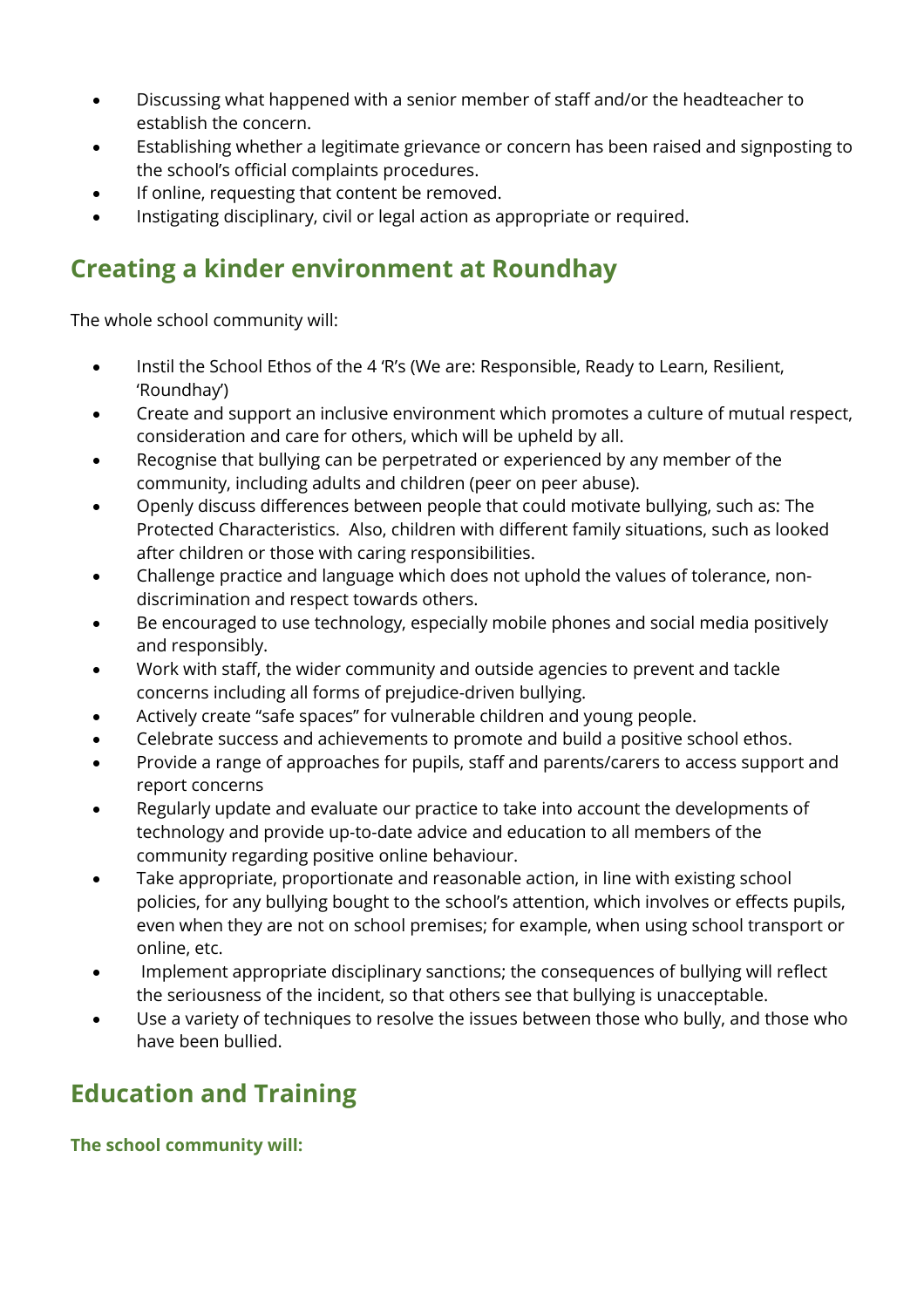- Train all staff, including: teaching staff, support staff (e.g. administration staff, lunchtime support staff and site support staff) and pastoral staff, to identify all forms of bullying and take appropriate action, following the school's policy and procedures (including recording and reporting incidents).
- Consider a range of opportunities and approaches for addressing bullying throughout the curriculum and other activities, such as: through displays, assemblies, peer support, Pupil Ambassadors, Equality Ambassadors and JLT etc.
- Provide systematic opportunities to develop pupils' social and emotional skills, including building their resilience and self-esteem.

## **Involvement of pupils**

We will:

- Involve pupils in policy writing and decision making, to ensure that they understand the school's approach and are clear about the part they have to play to prevent bullying.
- Regularly canvas children and young people's views on the extent and nature of bullying.
- Ensure that all pupils know how to express worries and anxieties about bullying.
- Ensure that all pupils are aware of the range of sanctions, which may be applied against those engaging in bullying.
- Involve pupils in anti-bullying campaigns in schools and embedded messages in the wider school curriculum.
- Publicise the details of internal support, as well as external helplines and websites.
- Offer support to pupils who have been bullied and to those who are bullying in order to address the problems they have.

## **Involvement and liaison with parents and carers**

**We will:** 

- Make sure that key information about bullying (including policies and named points of contact) is available to parents/carers in a variety of formats.
- Ensure all parents/carers know who to contact if they are worried about bullying and where to access independent advice.
- Work with all parents/carers and the local community to address issues beyond the school gates that give rise to bullying.
- Ensure that parents work with the school to role model positive behaviour for pupils, both on and offline.
- Ensure all parents/carers have access to our complaints procedure and how to use it effectively, to raise concerns in an appropriate manner.

# **Monitoring and review: putting policy into practice**

- The school will ensure that they regularly monitor and evaluate mechanisms to ensure that the policy is being consistently applied.
- Any issues identified will be incorporated into the school's policy review cycle
- The headteacher will be informed of bullying concerns, as appropriate.
- The DSL will report to the governing body on incidents of bullying, including outcomes.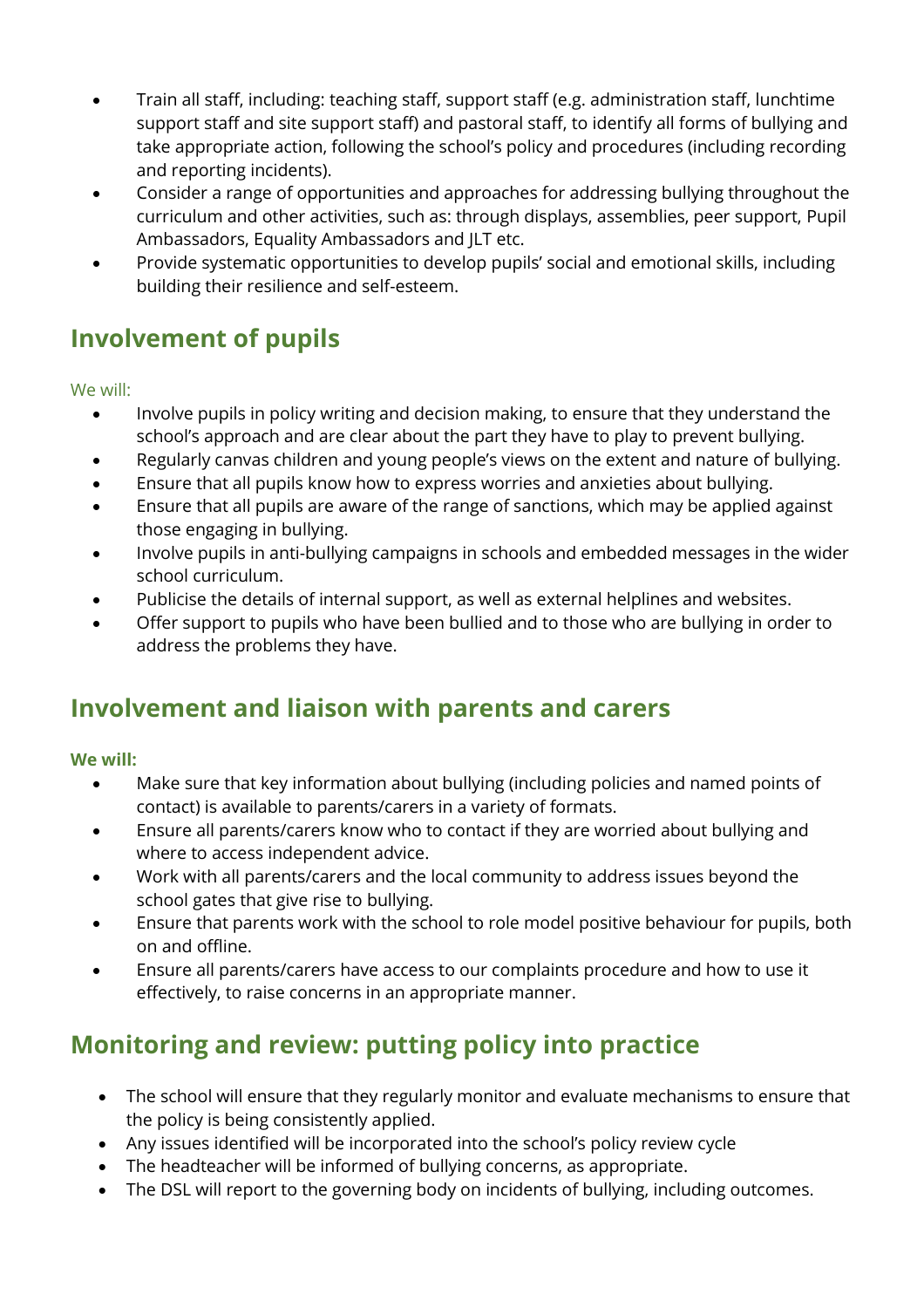## **Further sources of information**

### **Other departmental advice and guidance you may be interested in**

[Keeping Children Safe in Education \(KCSIE\)](https://www.gov.uk/government/publications/keeping-children-safe-in-education--2)

[Working together to safeguard children](https://www.gov.uk/government/publications/working-together-to-safeguard-children--2)

#### **Legislative links**

[Section 89 Education and Inspections Act 2006](http://www.legislation.gov.uk/ukpga/2006/40/section/89)

[Power to tackle poor behaviour outside school](http://www.legislation.gov.uk/ukpga/2006/40/section/90)

[The Equality Act 2010](http://www.legislation.gov.uk/ukpga/2010/15/contents)

#### **Useful weblinks**

[Childline](https://www.childline.org.uk/)

**[NSPCC](https://www.nspcc.org.uk/)** 

[Marketplace Leeds](https://www.themarketplaceleeds.org.uk/)

[Victim support](https://www.victimsupport.org.uk/)

[Young Minds](https://www.youngminds.org.uk/)

[Leeds Young carers](https://www.family-action.org.uk/what-we-do/children-families/leeds-young-carers-support-service/) Support Service

[Internet watch foundation](https://www.iwf.org.uk/)

#### **Specialist organisations**

The following organisations provide support for schools and parents dealing with specific bullying issues including the social, mental or emotional affects caused by bullying.

[The Anti-Bullying Alliance \(ABA\):](http://www.anti-bullyingalliance.org.uk/) Founded in 2002 by NSPCC and National Children's Bureau, the Anti-Bullying Alliance ABA) brings together over 100 organisations into one network to develop and share good practice across the whole range of bullying issues.

The ABA has also put together a fact sheet outlining the range of support that is available to schools and young people from the anti-bullying sector which can be accessed [here.](https://www.anti-bullyingalliance.org.uk/tools-information/all-about-bullying/choosing-anti-bullying-tools)

[The Diana Award:](http://diana-award.org.uk/) Anti-Bullying Ambassadors programme to empower young people to take responsibility for changing the attitudes and behaviour of their peers towards bullying. It will achieve this by identifying, training and supporting school anti-bullying ambassadors.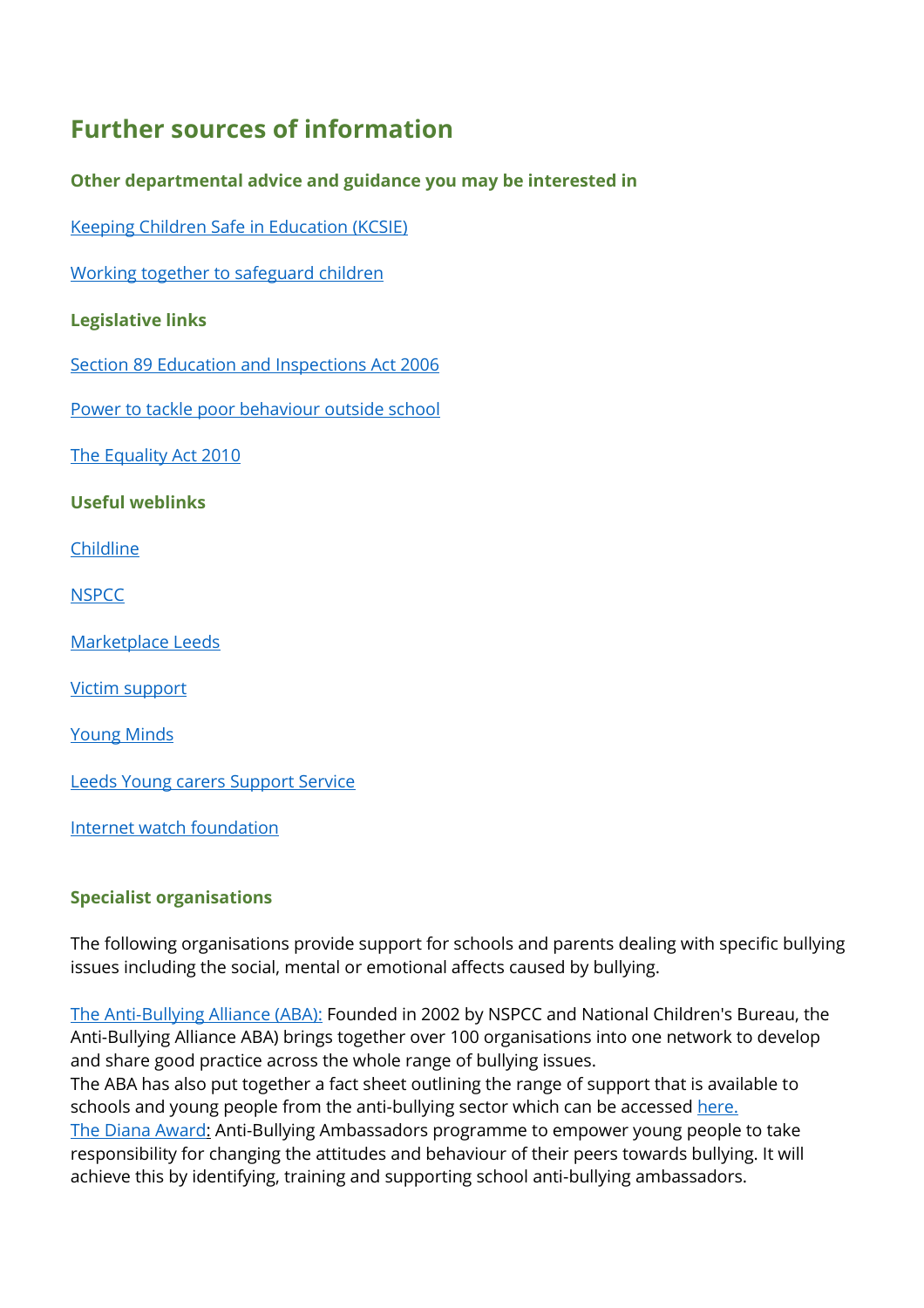[Kidscape:](http://www.kidscape.org.uk/) Charity established to prevent bullying and promote child protection providing advice for young people, professionals and parents about different types of bullying and how to tackle it. They also offer specialist training and support for school staff, and assertiveness training for young people.

[The BIG Award:](https://www.bullyinginterventiongroup.co.uk/index.php) The Bullying Intervention Group (BIG) offer a national scheme and award for schools to tackle bullying effectively.

[Restorative Justice Council:](http://restorativejustice.org.uk/restorative-practice-schools) Includes best practice guidance for practitioners 2011.

### **Cyber-bullying and online safety**

[ChildNet International:](http://www.childnet.com/) Specialist resources for young people to raise awareness of online safety and how to protect themselves. Website specifically includes new [cyberbullying](http://www.childnet.com/new-for-schools/cyberbullying-guidance-and-practical-toolkit) guidance and a [practical PSHE](http://www.childnet.com/new-for-schools/cyberbullying-guidance-and-practical-toolkit) toolkit for schools.

[Digizen:](http://www.digizen.org/) provides online safety information for educators, parents, carers and young people.

[Intenet Matters:](https://www.internetmatters.org/) provides help to keep children safe in the digital world.

[Think U Know:](https://www.thinkuknow.co.uk/) resources provided by Child Exploitation and Online Protection (CEOP) for children and young people, parents, carers and teachers.

[The UK Council for Child](https://www.gov.uk/government/groups/uk-council-for-child-internet-safety-ukccis) [Internet Safety \(UKCCIS\)](https://www.gov.uk/government/groups/uk-council-for-child-internet-safety-ukccis) [h](https://www.gov.uk/government/groups/uk-council-for-child-internet-safety-ukccis)as produced a range of resources for schools, colleges and parents about how to keep children safe online, this includes advice for schools and colleges on responding to incidents of 'sexting.'

#### **LGBT**

[Barnardos:](http://www.barnardos.org.uk/what_we_do/our_work/lgbtq.htm) through its LGBTQ Hub, offers guidance to young people, parents and teachers on how to support LGBT students and tackle LGBT prejudice-based bullying

[EACH:](http://www.eachaction.org.uk/) (Educational Action Challenging Homophobia): provides a national freephone Action line for targets of homophobic or transphobic bullying and training to schools on sexual orientation, gender identity matters and cyber-homophobia.

[Metro Charity:](https://www.metrocentreonline.org/) an equality and diversity charity, providing health, community and youth services across London, the South East, national and international projects. Metro works with anyone experiencing issues related to gender, sexuality, diversity or identity

[Proud Trust:](https://www.theproudtrust.org/) helps young people empower themselves to make a positive change for themselves and their communities through youth groups, peer support, delivering of training and events, campaigns, undertaking research and creating resources.

[Schools Out:](http://www.schools-out.org.uk/) Offers practical advice, resources (including lesson plans) and training to schools on LGBT equality in education.

[Stonewall:](http://www.stonewall.org.uk/) An LGB equality organisation with considerable expertise in LGB bullying in schools, a dedicated youth site, resources for schools, and specialist training for teachers.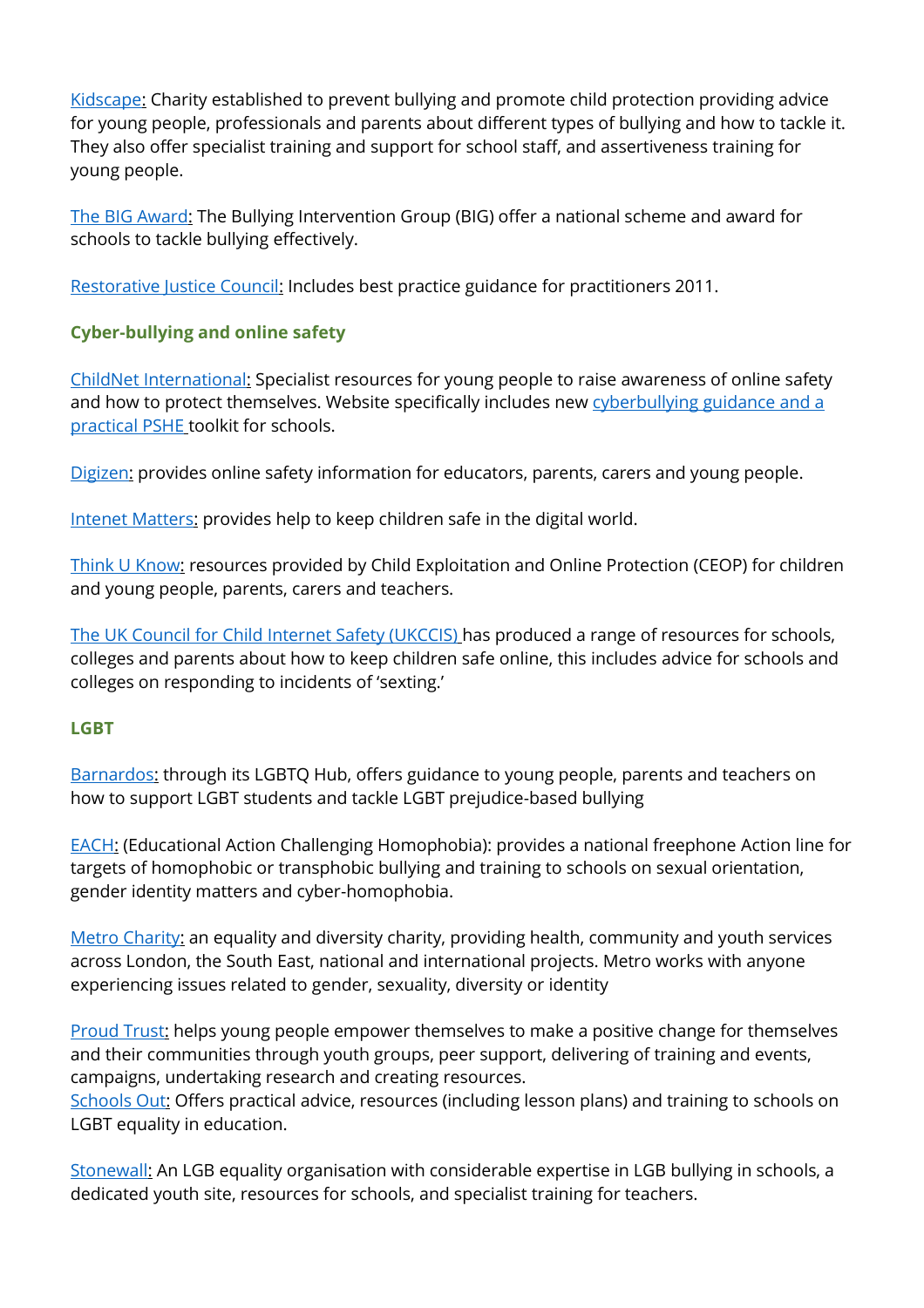#### **SEND**

[Mencap:](http://www.mencap.org.uk/) Represents people with learning disabilities, with specific advice and information for people who work with children and young people.

[Changing Faces:](https://www.changingfaces.org.uk/Home) Provide online resources and training to schools on bullying because of physical difference.

[Cyberbullying and children and young people with SEN and disabilities:](http://www.cafamily.org.uk/media/750755/cyberbullying_and_send_-_module_final.pdf) Advice provided by the Anti-Bullying Alliance on developing effective anti-bullying practice.

[Anti-bullying Alliance SEND programme of resources:](https://www.anti-bullyingalliance.org.uk/tools-information/all-about-bullying/sen-disability) Advice provided by the Anti-bullying Alliance for school staff and parents on issues related to SEND and bullying.

[Information, Advice and Support Service Network:](https://councilfordisabledchildren.org.uk/information-advice-and-support-services-network/about/what-do-ias-services-do) Every Local area has an information, advice and support service, providing information, advice and support to disabled children and young people, and those with SEN, and their parents.

#### **Mental health**

MindMate: This is a Leeds-based website for young people, their families and the professionals who support them. The website helps users to explore emotional wellbeing and mental health issues as well as offer information about support available.

[MindEd:](https://www.minded.org.uk/) Provides a free online training tool for adults that is also available to schools. It can be used to help school staff learn more about children and young peoples mental health problems. It provides simple, clear guidance on mental health and includes information on identifying, understanding and supporting children who are bullied.

[PSHE Association](https://www.pshe-association.org.uk/) [–](https://www.pshe-association.org.uk/) [guidance and lesson plans](https://pshe-association.org.uk/curriculum-and-resources/resources/guidance-preparing-teach-about-mental-health-and?ResourceId=570&Keyword=&SubjectID=0&LevelID=0&ResourceTypeID=3&SuggestedUseID=0) [o](https://pshe-association.org.uk/curriculum-and-resources/resources/guidance-preparing-teach-about-mental-health-and?ResourceId=570&Keyword=&SubjectID=0&LevelID=0&ResourceTypeID=3&SuggestedUseID=0)n improving the teaching of mental health issues

#### **Race, religion and nationality**

[Anne Frank Trust:](http://www.annefrank.org.uk/what-we-do/schools-project/our-work-schools) Runs a schools project to teach young people about Anne Frank and the Holocaust, the consequences of unchecked prejudice and discrimination, and cultural diversity.

[Educate Against Hate:](http://educateagainsthate.com/) provides teachers, parents and school leaders practical advice and information on protecting children from extremism and radicalisation.

[Show Racism the Red Card:](http://www.srtrc.org/educational) Provide resources and workshops for schools to educate young people, often using the high profile of football, about racism.

[Kick It Out:](http://www.kickitout.org/) Uses the appeal of football to educate young people about racism and provide education packs for schools.